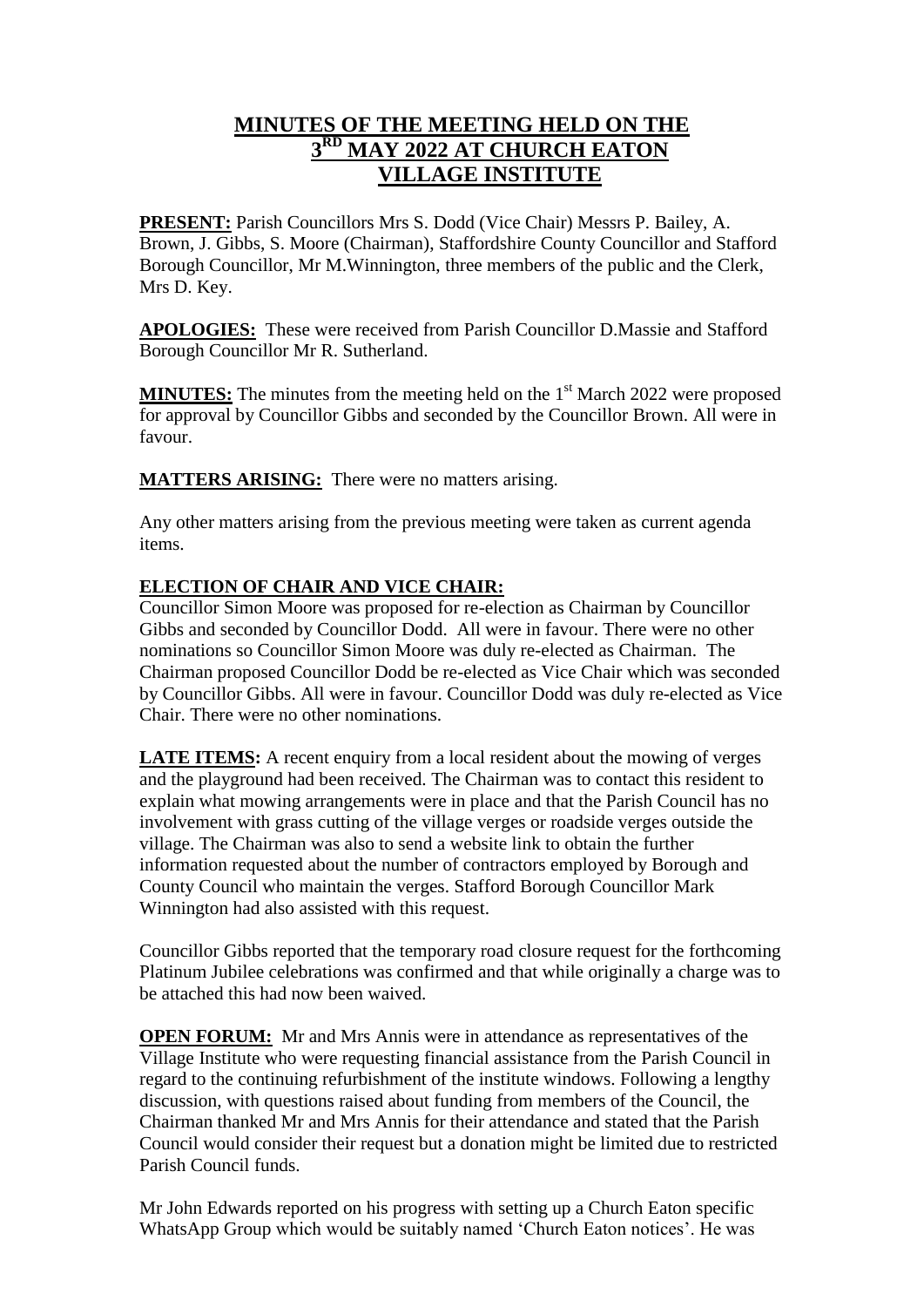now trialling the Group with a few invited recipients in order to roll this out more fully. The Parish Council again offered to support Mr Edwards with the setting up and publicity of the new group. The Chairman thanked Mr Edwards for his effort in this matter.

**COMMUNITY SPEEDWATCH SCHEME:** Due to the Parish Council meeting in April being cancelled and a full agenda for this meeting, it was agreed to defer discussing the setting up of a Community Speedwatch Scheme until the June meeting.

**PARISH COUNCIL VACANCY:** One expression of interested had been received, but it was agreed that advertising the vacancy would continue until the end of May with interested parties invited to attend the June meeting so as to meet members of the Council and introduce themselves and discuss their interest in becoming a Parish Councillor.

**CHURCH EATON VILLAGE PLAYGROUND:** Councillor Brown reported that, since the last meeting, he had continued carrying out the weekly inspections. He reported that the playground was in good order with just a small amount of litter and that the equipment was in good condition. It was however noted that the new bolt heads on the balancing trail tyres required smoothing down which the Chairman volunteered to undertake. Councillor Brown kindly volunteered to carry out inspections for the forthcoming month.

There was no update from former Councillor Mrs Karen Reeves as to the planting of two new trees within the playground. The parish Council would wait to hear from Karen on this matter.

**PLANNING:** There had been no one planning applications or matters raised.

**HIGHWAYS:** The Chairman had reported some pot hole in Birchmoor Lane for emergency repairs.

**FLOODING ISSUES HIGH STREET:** There had been no flooding matters raised but that this matter was still being monitored.

**DECOMMISSIONED TELEPHONE KIOSK MARSTON:** There were no updates on this.

**DEFIBRILLATOR TRAINING:** The Clerk had contacted Mr Martin Watson about arranging training/refresher courses for the use of defibrillators and was to contact him again towards the end of May about dates for June 2022.

**FINANCE:** Payment was approved for the following:

| • Hire of Institute        | £20.00  |
|----------------------------|---------|
| • Bolts Balancing Trail    | £23.72  |
| $\bullet$ Clerk's Expenses | £97.62  |
| • SPAC Membership          | £161.52 |
| • Marston Trough Expenses  | £5.98   |
| • JWH Grass Cutting        | £55.00  |
|                            |         |